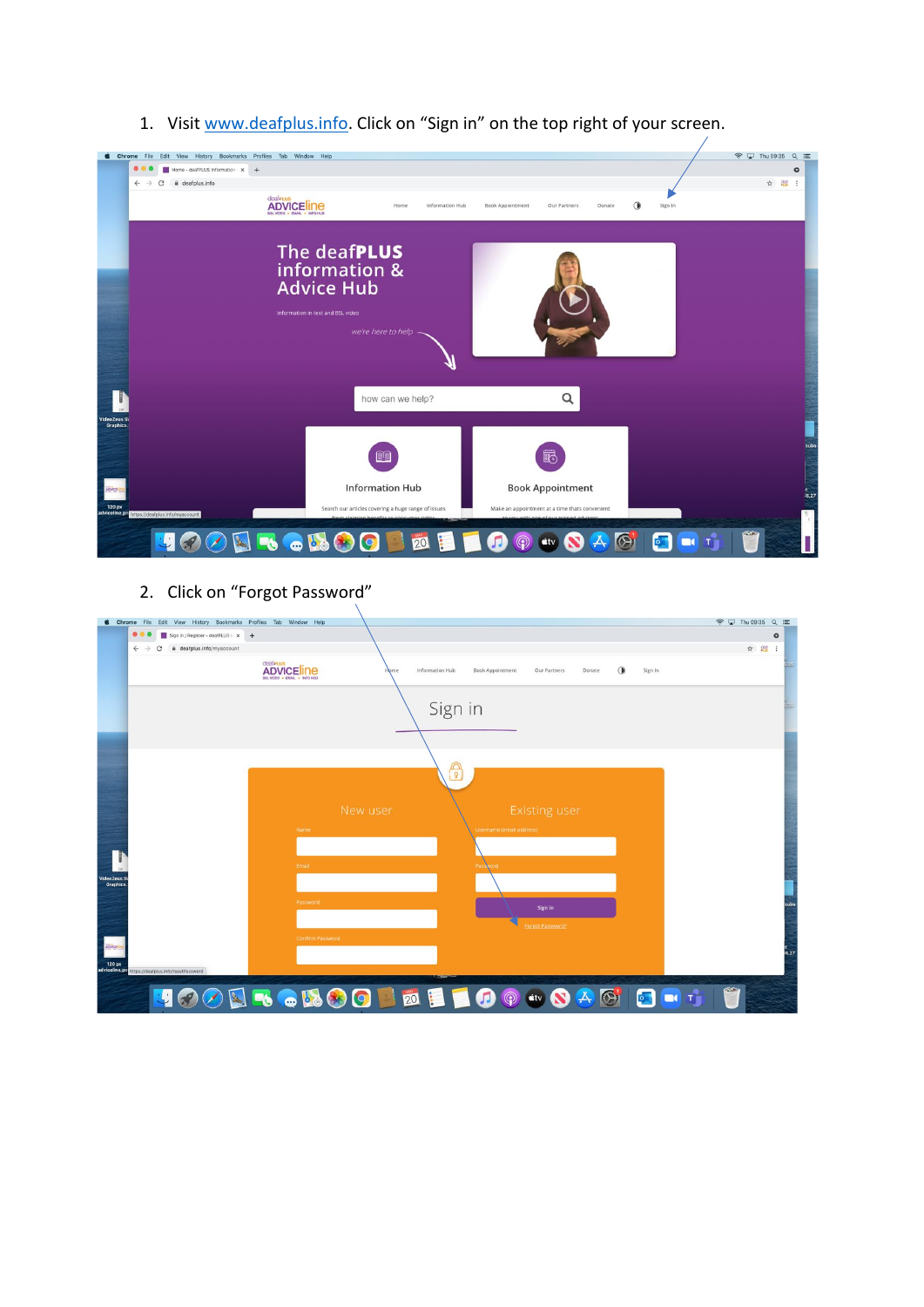3. Now, type in your email address in the white box provided. Then click on "reset password"

|                                           | Chrome File Edit View History Bookmarks Profiles Tab Window Help                                                          | <b>◆ □ Thu 09:36 Q 三</b> |
|-------------------------------------------|---------------------------------------------------------------------------------------------------------------------------|--------------------------|
|                                           | 000<br>ResetPassword - deafPLUS In X +                                                                                    | $\bullet$                |
|                                           | $\leftarrow$<br>deafplus.info/resetPassword                                                                               | ☆ 體<br>$\ddot{z}$        |
|                                           | deaferus<br><b>ADVICE INC.</b><br>Sign In<br>Home<br>Information Hub<br><b>Book Appointment</b><br>Our Partners<br>Donate | 25                       |
|                                           | Reset Password                                                                                                            |                          |
|                                           | $\boxed{9}$<br>Reset your password<br>Email<br>xyz@youremail.com                                                          | .40                      |
| <b>VideoZeus S</b><br>Graphics            | <b>Reset Password</b>                                                                                                     |                          |
| <b>ADVICES</b><br>120 px<br>adviceline.pn | <b>deaf<sub>PLUS</sub></b><br>@deafPLUS_UK<br>Looking for our corporate site?<br>breaking through barriers                | 6.27                     |
|                                           | <b>DO</b> dv <b>O</b><br><b>ROBOODE</b><br><b>DC</b> T<br>中国<br>$\mathbf{k}_d$<br>$\bullet$                               | m                        |

4. Once you click on "Reset Password" this message will appear: "Please check your email. We have sent instructions which incudes a secure link to reset your password. Please make sure to check your junk mail folder"

| $\bullet$ $\bullet$<br>ResetPassword - deafPLUS Inf x<br>deafplus.info/resetPassword<br>$\leftarrow$<br><b>MARIES</b><br>ADVICE INC<br>Home<br>Information Hub<br><b>Book Appointment</b><br>Sign In<br>Our Partners<br>Donate<br>Reset Password<br>$\mathbb{R}$<br>Reset your password<br>Email<br>xyz@youremail.com<br><b>Reset Password</b><br>Please check your email. We have sent instructions<br>which includes a secure link to reset your password.<br>Please make sure to check your junk mail folder | <b>d</b> Chrome File Edit View History Bookmarks Profiles Tab Window Help | <b>◆ Q Thu 09:36 Q ill</b> |
|-----------------------------------------------------------------------------------------------------------------------------------------------------------------------------------------------------------------------------------------------------------------------------------------------------------------------------------------------------------------------------------------------------------------------------------------------------------------------------------------------------------------|---------------------------------------------------------------------------|----------------------------|
|                                                                                                                                                                                                                                                                                                                                                                                                                                                                                                                 |                                                                           |                            |
|                                                                                                                                                                                                                                                                                                                                                                                                                                                                                                                 |                                                                           | ☆ 題 :                      |
|                                                                                                                                                                                                                                                                                                                                                                                                                                                                                                                 |                                                                           |                            |
|                                                                                                                                                                                                                                                                                                                                                                                                                                                                                                                 |                                                                           |                            |
|                                                                                                                                                                                                                                                                                                                                                                                                                                                                                                                 |                                                                           |                            |
|                                                                                                                                                                                                                                                                                                                                                                                                                                                                                                                 |                                                                           |                            |
|                                                                                                                                                                                                                                                                                                                                                                                                                                                                                                                 |                                                                           |                            |
|                                                                                                                                                                                                                                                                                                                                                                                                                                                                                                                 |                                                                           |                            |
|                                                                                                                                                                                                                                                                                                                                                                                                                                                                                                                 |                                                                           |                            |
|                                                                                                                                                                                                                                                                                                                                                                                                                                                                                                                 |                                                                           |                            |
|                                                                                                                                                                                                                                                                                                                                                                                                                                                                                                                 |                                                                           |                            |
|                                                                                                                                                                                                                                                                                                                                                                                                                                                                                                                 |                                                                           |                            |
| Ĥ<br><b>NEGROOD &amp; HIOO . OAG</b>                                                                                                                                                                                                                                                                                                                                                                                                                                                                            |                                                                           |                            |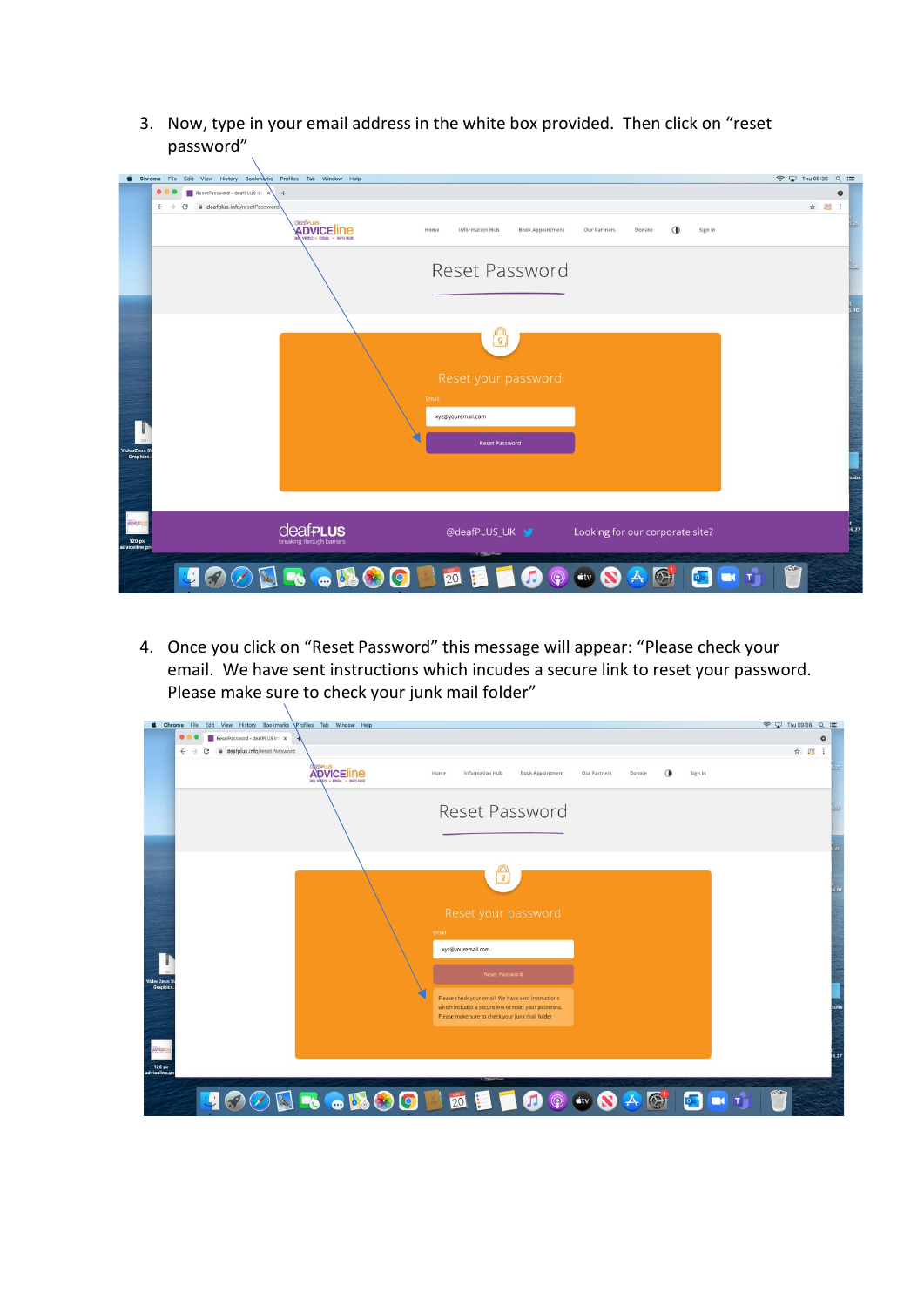5. Check your email inbox and junk mail box to see the email sent to you by the Adviceline. Please note: you only have 2 hours to reset your password, else the link sent in your email will expire.

The email will look like this in your mail box:

| imail | Q Search mail                                            |                                                                                                                                                                                 |                   |  | $\odot$ $\odot$ $\cdots$ A         |
|-------|----------------------------------------------------------|---------------------------------------------------------------------------------------------------------------------------------------------------------------------------------|-------------------|--|------------------------------------|
|       |                                                          |                                                                                                                                                                                 | $1 - 50$ of 6,516 |  | $\left\langle \quad \right\rangle$ |
|       | $\Box \Box \, \, \, \, \& \, \, \, \, \Sigma$ adviceline | DeafPlus: Reset Password - Logo DeafPlus Advice Hub Password reminder To reset your password please visit this link http://deafplus.info/ResetPassword?key= $\square$ $\square$ |                   |  |                                    |

When you open the email, it will look like this with a link inside in you need to click on, Click on this link:



- **Chrome** File Edit View History Bookmarks Profiles Tab Window He **O O** O M DeatPlus: Re т  $\theta$  $\leftarrow$   $\rightarrow$  C a deafplus.info **dealeus**<br>ADVICE LINA Book Appointment Our Partners Donate (a) Sign In on Mith
- 6. When you click on this link, this page will be loaded:

| BSL VIDEO . EMAL . INFO HUB<br>사장이 아직 있는 동생이 없어서 아이에 있는 아이는 아이가 되었다. 이 사람들이 어려워서 있었다.<br>- 100,000,000,000<br>$\sim$<br>the contract of the contract of |             |
|---------------------------------------------------------------------------------------------------------------------------------------------------------|-------------|
|                                                                                                                                                         | 5.25        |
| 8                                                                                                                                                       | 3,40        |
| Reset your password<br>amenaucl@gmail.com                                                                                                               | 36.01       |
| New Password                                                                                                                                            | ut<br>18.26 |
| Confirm Password                                                                                                                                        | 37.09       |
| Reset                                                                                                                                                   | sub:        |
|                                                                                                                                                         | 56.27       |
| A<br><b>Chairmannie</b><br><b>COLOR</b>                                                                                                                 |             |
| $\bullet$<br>$\bigcirc$<br>$\circledcirc$<br>20<br><b>stv</b><br>$\blacktriangle$<br>m<br>IO.<br>$\omega$                                               |             |

 $\begin{picture}(20,20) \put(0,0){\line(1,0){10}} \put(15,0){\line(1,0){10}} \put(15,0){\line(1,0){10}} \put(15,0){\line(1,0){10}} \put(15,0){\line(1,0){10}} \put(15,0){\line(1,0){10}} \put(15,0){\line(1,0){10}} \put(15,0){\line(1,0){10}} \put(15,0){\line(1,0){10}} \put(15,0){\line(1,0){10}} \put(15,0){\line(1,0){10}} \put(15,0){\line(1$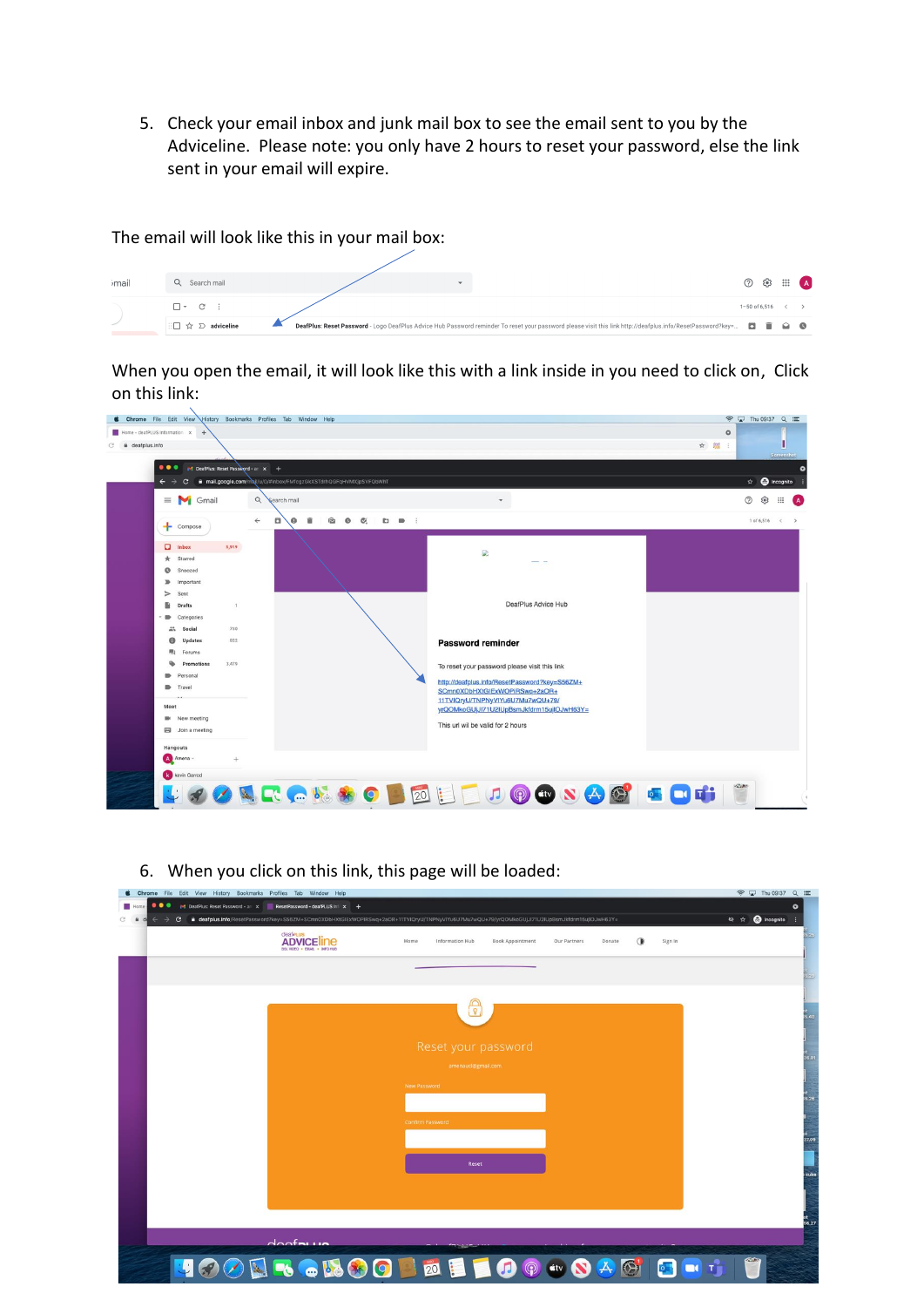7. Now type in your new memorable password (and make a note of it somewhere too)! Then click on "reset"

|      | <b>6</b> Chrome File Edit View History Bookmarks Profiles Tab Window Help                                                                           | <b>◆ □ Thu 09:37 Q im</b> |
|------|-----------------------------------------------------------------------------------------------------------------------------------------------------|---------------------------|
| Home | $\bullet\bullet\bullet$<br>M DeafPlus: Reset Password - an x ResetPassword - deafPLUS Inf x +                                                       | ۰                         |
|      | a deafplus.info/ResetPassword?key=S56ZM+SCm\0XDbHXtGIExWOPIRSwq+2aOR+11TVIQryU/TNPNyVIYu6U7Mu7wQU+79/yrQOMkoGUjJI71U2IUpBsmJkfdrm15ujIOJwH63Y=<br>C | Q Incognito               |
|      | dealerus<br>ADVICEINE<br>∩<br>Sign In<br>Home<br>Information Hub<br><b>Book Appointment</b><br>Our Partners<br>Donate                               | 5,25                      |
|      |                                                                                                                                                     | 5.23                      |
|      | $\overline{8}$                                                                                                                                      | 5.40                      |
|      | Reset your password<br>amenaucl@gmail.com                                                                                                           | 36.01                     |
|      | New Password<br>                                                                                                                                    | 6.26                      |
|      | Confirm Password<br>                                                                                                                                | 37.09                     |
|      | Reset                                                                                                                                               | subs                      |
|      |                                                                                                                                                     | 56.27                     |
|      | $A$ $A$ $A$ $A$ $A$ $A$<br><b>ONGO BELOG WQ</b><br>$\overline{\bullet}$                                                                             | m<br>$\blacksquare$       |

8. Now the sign in page will be loaded. On the right hand section, under "existing user" type in your email address and new password and click "Sign In":

| <b>Chrome</b> File Edit View History Bookmarks Profiles Tab Window Help<br>$\bullet\bullet\bullet$<br>$\leftarrow$ $\rightarrow$ C a deafplus.info/myaccount | M DeafPlus: Reset Password - an x Sign in / Register - deafPLUS   x + |                                                            | <b>◆ Q Thu 09:38 Q IE</b><br>$\bullet$<br>to ☆ ● Incognito : |
|--------------------------------------------------------------------------------------------------------------------------------------------------------------|-----------------------------------------------------------------------|------------------------------------------------------------|--------------------------------------------------------------|
|                                                                                                                                                              | dealerus<br><b>ADVICE INE</b><br>Home<br>BSL VIDEO . EMAIL . INFO HUB | Information Hub<br><b>Book Appointment</b><br>Our Partners | 5,25<br>⊕<br>Sign In<br>Donate                               |
|                                                                                                                                                              |                                                                       | Sign in                                                    | 5.45                                                         |
|                                                                                                                                                              |                                                                       |                                                            | 5,40                                                         |
|                                                                                                                                                              |                                                                       |                                                            |                                                              |
|                                                                                                                                                              |                                                                       | $\Omega$                                                   | л<br>36.01                                                   |
|                                                                                                                                                              | New user                                                              | <b>Existing user</b>                                       |                                                              |
|                                                                                                                                                              | Name                                                                  | Username (email address)                                   | 8.26                                                         |
|                                                                                                                                                              |                                                                       | amenaucl@gmail.com                                         |                                                              |
|                                                                                                                                                              | Email                                                                 | Password                                                   | 37.09                                                        |
|                                                                                                                                                              |                                                                       |                                                            |                                                              |
|                                                                                                                                                              | Password                                                              | Sign in                                                    | subs                                                         |
|                                                                                                                                                              |                                                                       | <b>Forgot Password?</b>                                    |                                                              |
|                                                                                                                                                              | <b>Confirm Password</b>                                               |                                                            | 56.27                                                        |
|                                                                                                                                                              |                                                                       |                                                            |                                                              |
|                                                                                                                                                              |                                                                       | <b>400 N &amp; &amp; B O B &amp; B I O O &amp; B G H T</b> | m                                                            |